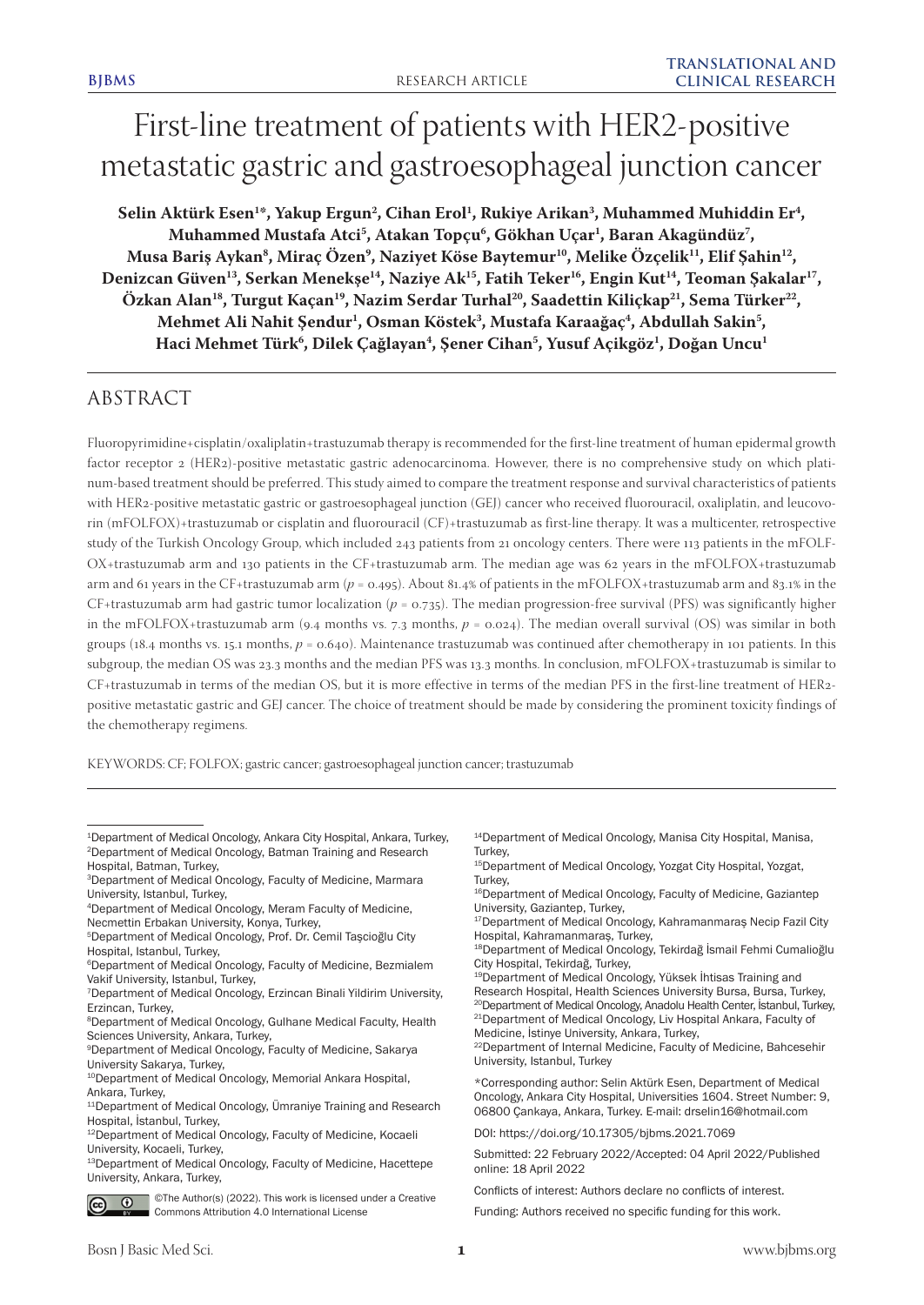## INTRODUCTION

Although the incidence of gastric cancer has decreased in Western Europe and the United States, it still remains a major health problem around the world [1-3]. It is the fifth most common cancer worldwide and ranks third in cancer-related deaths [4].

Human epidermal growth factor receptor 2 (HER2) belongs to the epidermal growth factor receptor family, which plays an important role in the activation of signal transduction pathways that control epithelial cell growth, differentiation [5,6], and angiogenesis [7]. Overexpression of the HER2 and/or HER2 gene amplification can be detected in many solid tumors. In 1998, a significant survival advantage has been achieved with the use of trastuzumab, an anti-HER2-targeted agent, in the treatment of highly aggressive HER2-positive breast cancer [8,9]. The rate of HER2 positivity in gastric adenocarcinoma patients varies between 12% and 23% [10-14]. Unlike in breast cancer, the importance of HER2 overexpression or amplification in gastric cancer prognosis is unclear. While some studies [12,15] have claimed that HER2 positivity has no prognostic significance in gastric cancer patients, some studies have shown that it is related to poor prognosis [10,16].

The NCCN guideline recommendation in the treatment of HER2-positive metastatic gastric adenocarcinoma is f luoropyrimidine+cisplatin/oxaliplatin+trastuzumab therapy. In the NCCN guidelines, the combination of fluoropyrimidine+cisplatin+trastuzumab is recommended as category 1 [17]. The TOGA phase 3 trial [18] compared chemotherapy (capecitabine+cisplatin or fluorouracil+cisplatin) versus chemotherapy+trastuzumab in the first-line therapy of patient's metastatic gastric or gastroesophageal junction (GEJ) cancer. Significant overall survival (OS) and progression-free survival (PFS) were achieved in the chemotherapy+trastuzumab arm. With the TOGA trial, the addition of trastuzumab to chemotherapy has become the standard treatment approach for patients with HER2-positive metastatic gastric or GEJ. In the phase 2 HERXO trial [19] in 45 patients, trastuzumab+capecitabine and oxaliplatin (XELOX) were administered as first-line therapy for HER2-positive metastatic gastric or GEJ cancer. In this study, it was emphasized that other platinum-based therapies with the addition of trastuzumab could be an alternative to cisplatin in the first-line treatment of metastatic gastric or GEJ cancer.

In the literature, studies with a very small number of patients were found comparing trastuzumab in combination with cisplatin or oxaliplatin as first-line therapy in patients with metastatic gastric or GEJ cancer. This study aimed to compare the real-life data of cisplatin and fluorouracil (CF) in combination with trastuzumab and fluorouracil, oxaliplatin, and leucovorin (mFOLFOX) in combination with trastuzumab in the first-line treatment in patients with metastatic gastric or GEJ cancer.

## MATERIALS AND METHODS

This study was designed and conducted as a multicenter, retrospective study of the Turkish Oncology Group. Study included 243 patients from 21 oncology centers. The inclusion criteria were as follows: (1) having been histopathologically diagnosed with HER2-positive gastric or GEJ adenocarcinoma, (2) being aged 18 years and over ; (3) having Eastern Cooperative Oncology Group Performance Status (ECOG PS) of 0, 1, or 2; and (4) not having received treatment in the metastatic phase. HER2 was evaluated by immunohistochemistry from primary or metastatic tumor tissue, and those evaluated with a score of 2 or 3 underwent fluorescent *in situ* hybridization (FISH). Tumor cell clusters with a weak to moderate complete, basolateral, or lateral membranous reactivity, irrespective of the percentage of tumor cells stained in the biopsy specimen, and weak to moderate complete, basolateral, or lateral membranous reactivity in ≥10% of the tumor cells in the operation specimen were accepted as a HER2 score of 2. Tumor cell clusters with a strong complete, basolateral, or lateral membranous reactivity, irrespective of the percentage of tumor cells stained in the biopsy specimen, and strong complete, basolateral, or lateral membranous reactivity in ≥10% of the tumor cells in the operation specimen were accepted as a HER2 score of 3. The tumor was considered HER2-positive if the HER2 gene amplification was detected by FISH (HER2/CEP17 ratio ≥2).

Clinicopathological features, radiological findings, treatments, and toxicity findings of the patients were scanned from their files. Chemotherapy regimens in combination with trastuzumab were CF (cisplatin 80 mg/m2 as intravenous [IV] infusion on day 1, fluorouracil 800 mg/m<sup>2</sup> per day as continuous IV infusion on days 1-5 repeated every 3 weeks) and mFOLFOX (oxaliplatin 85 mg/m2 , leucovorin 400 mg/m2 as IV infusion on day 1, followed by bolus 5-FU 400 mg/m2 IV infusion on day 1, and then 5-FU 2400 mg/m<sup>2</sup> as a continuous IV infusion over 46 h starting on day 1, repeated every 14 days). A maximum of 6 cycles of CF chemotherapy regimen were given every 21 days. A maximum of 12 cycles of mFOLFOX chemotherapy regimen were administered every 14 days. Trastuzumab was administered at a dose of 8 mg/kg in the initial cycle and then at a dose of 6 mg/kg every 3 weeks with the CF regimen, and at a dose of 6 mg/kg in the initial cycle and then at a dose of 4 mg/kg every 2 weeks with the mFOLFOX regimen until disease progression or unacceptable toxicity occurred. In Turkey, trastuzumab is covered by reimbursement in combination with CF or FOLFOX chemotherapy in HER2 + metastatic gastric and GEJ cancer patients. Maintenance trastuzumab approval was obtained from the Turkish Drug and Medical Device Institution. RECIST 1.1 criteria were used to determine the response to the treatment.

OS was defined as the time interval from the time of onset of metastatic disease to death due to any reason or last follow-up.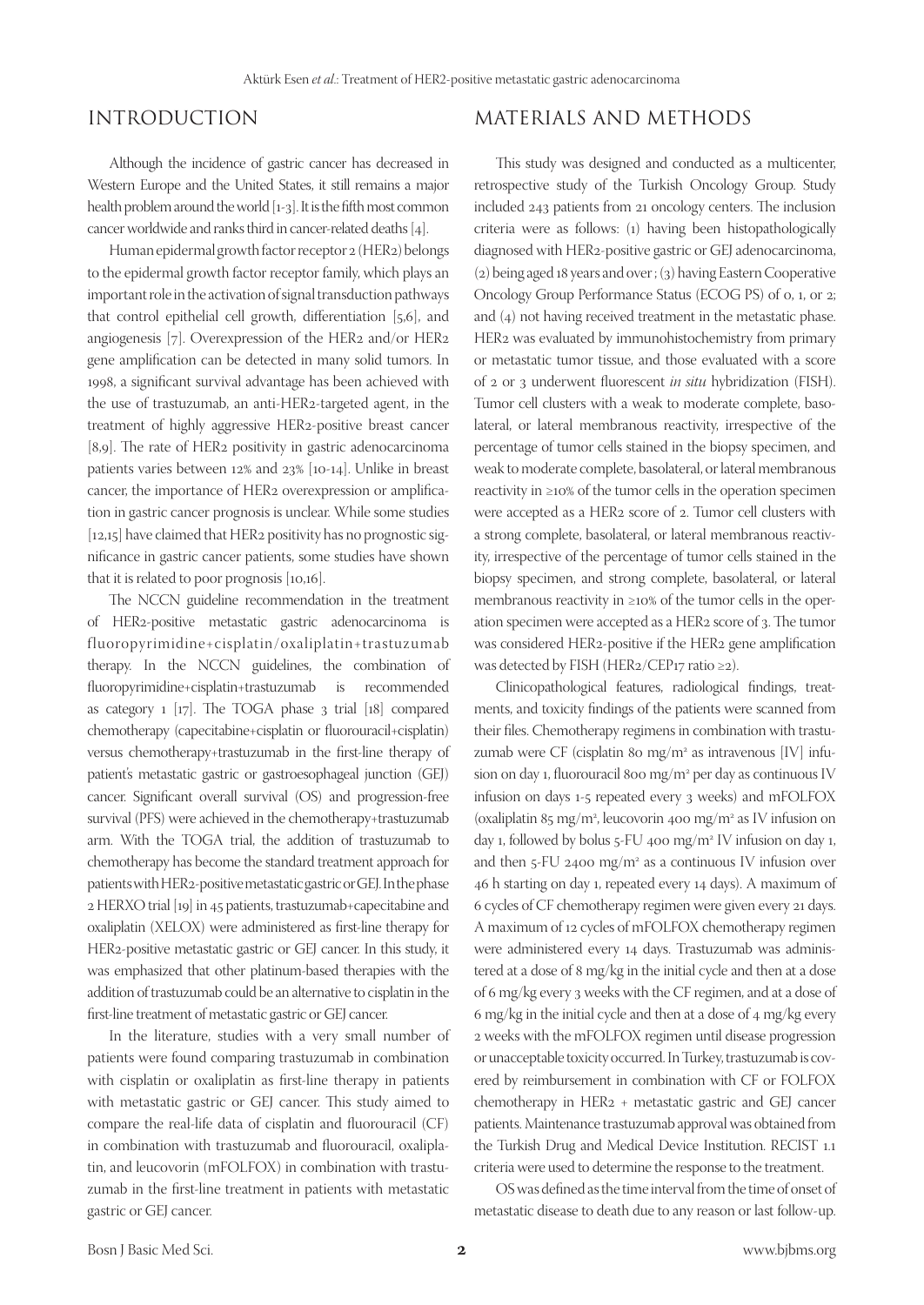PFS was defined as the time interval from initiation of the treatment with trastuzumab to progression or death from any cause.

The study was approved by the Ankara City Hospital Ethics Committee under decision number E1/2174/2021 in compliance with the Helsinki Declaration.

#### Statistical analysis

Continuous variables were presented as the median (minimum-maximum) and categorical variables were presented as percentages. Normality of the data was analyzed using the Kolmogorov–Smirnov and Shapiro–Wilk tests. The Pearson chi-square test was used to compare the categorical variables of the two groups, and the independent sample t-test or Mann–Whitney U-test was used to compare the continuous variables of the two groups. The Kaplan–Meier method was used for the survival analysis.  $p < 0.05$  was considered statistically significant. IBM SPSS Statistics for Windows 24.0 (IBM Corp., Armonk, NY, USA) was used for the statistical analyses.

### RESULTS

A total of 243 patients were included in the study. There were 113 patients in the mFOLFOX+trastuzumab arm and

TABLE 1. Clinical characteristics of the treatment groups

130 patients in the CF+trastuzumab arm. The median age was 62 (27-80) years in the mFOLFOX+trastuzumab arm and 61 (28-83) years in the CF+trastuzumab arm ( $p = 0.495$ ). Tumor localization was gastric in 81.4% and GEJ 18.6% of the patients in the mFOLFOX+trastuzumab arm. In the CF+trastuzumab arm, 83.1% of the patients had gastric localization and 16.9% had GEJ localization. There was no difference between the two groups in terms of tumor localization  $(p = 0.735)$ . 100 patients (88.5%) in the mFOLFOX+trastuzumab arm and 100 patients (76.9%) in the CF+trastuzumab arm had *de novo* metastases. Number of *de novo* metastatic patients was significantly higher in the mFOLFOX+trastuzumab arm  $(p = 0.018)$ . There was no statistically significant difference between the two groups regarding the patients' gender, ECOG-PS, and comorbidity (Table 1).

The median chemotherapy duration of the patients in the mFOLFOX+trastuzumab group was 5 months, and the median maintenance trastuzumab duration was 8 months. The median chemotherapy duration of the CF+trastuzumab group was 4.5 months, and the median maintenance trastuzumab duration was 5.8 months. There was no difference between the two groups in terms of chemotherapy or trastuzumab treatment duration  $(p = 0.231$  and  $p = 0.053$ , respectively) (Table 1).

The treatment response results of a total of 236 patients were available. In the mFOLFOX+trastuzumab arm, 10 patients

|                                              | mFOLFOX+trastuzumab (n=113) |           | CF+Trastuzumab (n=130)    |            |            |
|----------------------------------------------|-----------------------------|-----------|---------------------------|------------|------------|
|                                              | Median (minimum: maximum)   | $n(\%)$   | Median (minimum: maximum) | $n(\%)$    | $p$ -value |
| Age of diagnosis (years)                     | $62(27-80)$                 |           | $61(28-83)$               |            | 0.495      |
| Duration of chemotherapy (months)            | $5(1.2-17.3)$               |           | $4.5(1.1-17.15)$          |            | 0.231      |
| Maintenance trastuzumab                      |                             |           |                           |            |            |
| No                                           |                             | 62(54.9)  |                           | 80(61.5)   | 0.293      |
| Yes                                          |                             | 51(45.1)  |                           | 50(38.5)   |            |
| Duration of maintenance trastuzumab (months) | $8(0.3-42.4)$               |           | $5.8(0.3-52.6)$           |            | 0.053      |
| Gender                                       |                             |           |                           |            |            |
| Female                                       |                             | 30(26.5)  |                           | 33(25.4)   | 0.836      |
| Male                                         |                             | 83 (73.5) |                           | 97 (74.6)  |            |
| Comorbidity                                  |                             |           |                           |            |            |
| No                                           |                             | 63(55.8)  |                           | 77(59.2)   | 0.584      |
| Yes                                          |                             | 50(44.2)  |                           | 53(40.8)   |            |
| <b>ECOG-PS</b>                               |                             |           |                           |            |            |
| $0-1$                                        |                             | 103(91.1) |                           | 117(90)    | 0.137      |
| $\overline{2}$                               |                             | 10(8.9)   |                           | 13(10)     |            |
| Metastasis                                   |                             |           |                           |            |            |
| De novo metastasis                           |                             | 100(88.5) |                           | 100 (76.9) | $0.018*$   |
| Distant recurrence                           |                             | 13(11.5)  |                           | 30(23.1)   |            |
| Tumor location                               |                             |           |                           |            |            |
| Gastroesophageal junction                    |                             | 21(18.6)  |                           | 22(16.9)   | 0.735      |
| Gastric                                      |                             | 92(81.4)  |                           | 108(83.1)  |            |
| Treatment response                           |                             |           |                           |            |            |
| CR                                           |                             | 10(9.2)   |                           | 10(7.9)    | 0.721      |
| PR                                           |                             | 62(56.9)  |                           | 61(48)     | 0.175      |
| <b>SD</b>                                    |                             | 16(14.7)  |                           | 21(16.5)   | 0.696      |
| PD                                           |                             | 21(19.3)  |                           | 35(27.6)   | 0.135      |
| ORR                                          |                             | 72(66.1)  |                           | 71(55.9)   | 0.112      |

mFOLFOX: Fluorouracil, oxaliplatin, and leucovorin; CF: Cisplatin and fluorouracil; ECOG PS: Eastern Cooperative Oncology Group Performance Status; CR: Complete response; PR: Partial response; SD: Stable disease; PD: Progressive disease; ORR: Objective response rate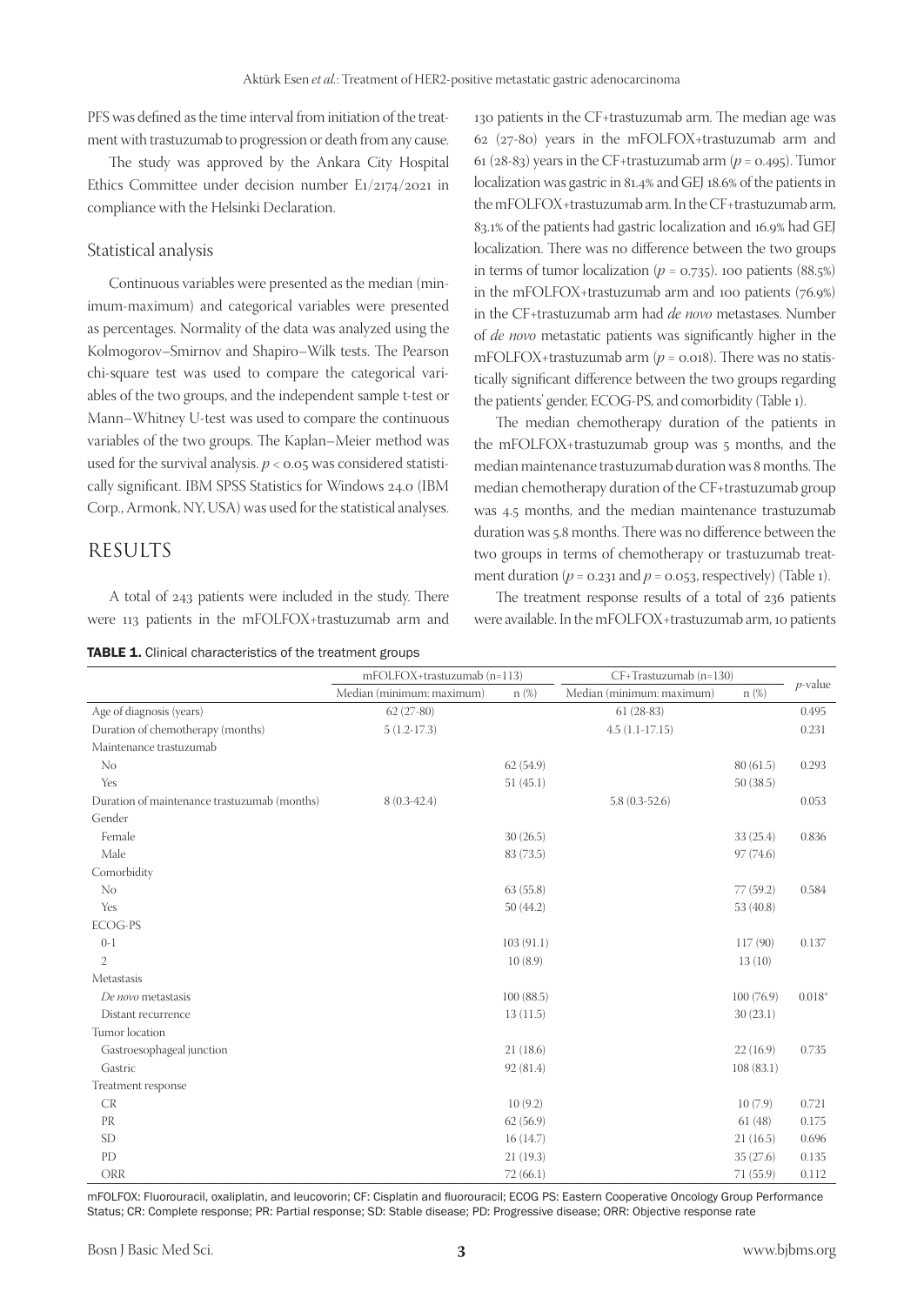(9.2%) had complete response (CR), 62 (56.9%) had partial response (PR), 16 (14.7%) had stable disease (SD), and 21 (19.3%) had progressive disease (PD). In the CF+trastuzumab arm, 10 patients (7.9%) had CR, 61 (48%) PR, 21 (16.5%) had SD, and 35 (27.6%) had PD. The objective response rate (ORR) was obtained in 72 patients (66.1%) who received mFOLFOX+trastuzumab, while it was obtained in 71 patients (55.9%) who received CF+trastuzumab. There was no difference in the rates of CR, PR, SD, PD, and ORR between the two groups ( $p = 0.721$ ,  $p = 0.175, p = 0.696, p = 0.135, \text{ and } p = 0.112, \text{ respectively}$  (Table 1).

The median OS was 18.4 (14-22.8) months in the mFOLF-OX+trastuzumab arm and 15.1 (12.3-18) months in the CF+trastuzumab arm  $(p = 0.640)$  (Figure 1). The median PFS was statistically significantly higher in the mFOLFOX+trastuzumab arm than in the CF+trastuzumab arm (9.4 [8-10.9] months vs. 7.3  $[6.4-8.2]$  months)  $(p = 0.024)$  (Figure 2).



FIGURE 1. Kaplan–Meier analysis for OS of the treatment arms (mFOLFOX+trastuzumab vs. CF+trastuzumab). FOLFOX: Fluorouracil, oxaliplatin, and leucovorin; CF: Cisplatin and fluorouracil; OS: Overall survival.



FIGURE 2. Kaplan-Meier analysis for PFS of the treatment arms (mFOLFOX+trastuzumab vs. CF+trastuzumab). FOLFOX: Fluorouracil, oxaliplatin, and leucovorin; CF: Cisplatin and fluorouracil; PFS: Progression-free survival.

At the end of the study, 34 (13.9%) patients were still on maintenance trastuzumab therapy, and 22 patients (9%) stopped receiving treatment voluntarily while on maintenance trastuzumab therapy. The reason for discontinuation of the trastuzumab treatment was disease progression in 169 patients (69.7%), toxicity in 8 patients (3.3%), and death from any cause in 10 patients (4.1%). Four of the patients who developed toxicity (decrease in left ventricular ejection fraction [LVEF] of grade 3 and above) were in the mFOLFOX+trastuzumab arm. Four of the patients who developed toxicity (1 patient due to trastuzumab anaphylaxis, and 3 patients due to a decrease in LVEF of grade 3 and above) were in the CF+trastuzumab arm. There were no deaths due to trastuzumab or chemotherapy toxicity.

There were 101 patients who continued maintenance trastuzumab after chemotherapy+trastuzumab. Patients who received maintenance trastuzumab were analyzed as a subgroup. The median age of these patients was 59 (28-76) years. Twenty-three (22.8%) patients were female and 78 (77.2%) were male. In patients receiving maintenance trastuzumab, 90.1% of the tumors were gastric localized and 9.9% were GEJ localized. There was *de novo* metastasis in 89.1% of the patients. Moreover, 50.5% of the patients received FOLFOX+trastuzumab and 49.5% received CF+trastuzumab. Thirteen (12.9%) patients developed CR, 70 (69.3%) developed PR, 14 (13.9%) developed SD, and 4 (4%) developed PD. The median OS was 23.3 (21.5- 25.1) months (Figure 3A). The median PFS was 13.3 (11.6-14.9) months (Figure 3B).

#### DISCUSSION

This retrospective observational study compared the reallife data of CF+trastuzumab versus mFOLFOX+trastuzumab as first-line therapy in patients with metastatic gastric and GEJ adenocarcinoma. To the best of our knowledge, this is the first study with a large number of patients to compare these two chemotherapy regimens combined with trastuzumab as first-line therapy in patients with metastatic gastric and GEJ adenocarcinoma. In this study, the median OS in the mFOLFOX+trastuzumab arm was 18.4 months. Although a 3.3-month OS benefit was detected in the mFOLFOX+trastuzumab arm, it did not reach statistical significance. However, the median PFS was significantly higher in the mFOLFOX+trastuzumab arm when compared to the CF+trastuzumab arm.

In the phase 3 TOGA trial [18] published in 2010, it was shown that patients with a higher expression of HER2 benefited more by the addition of trastuzumab. The median OS was 13.8 months in the chemotherapy+trastuzumab arm and 11.1 months in the chemotherapy arm  $(p = 0.0046)$ . The median PFS was 6.7 months in the trastuzumab arm and 5.5 months in the chemotherapy arm (*p* = 0.0002). After this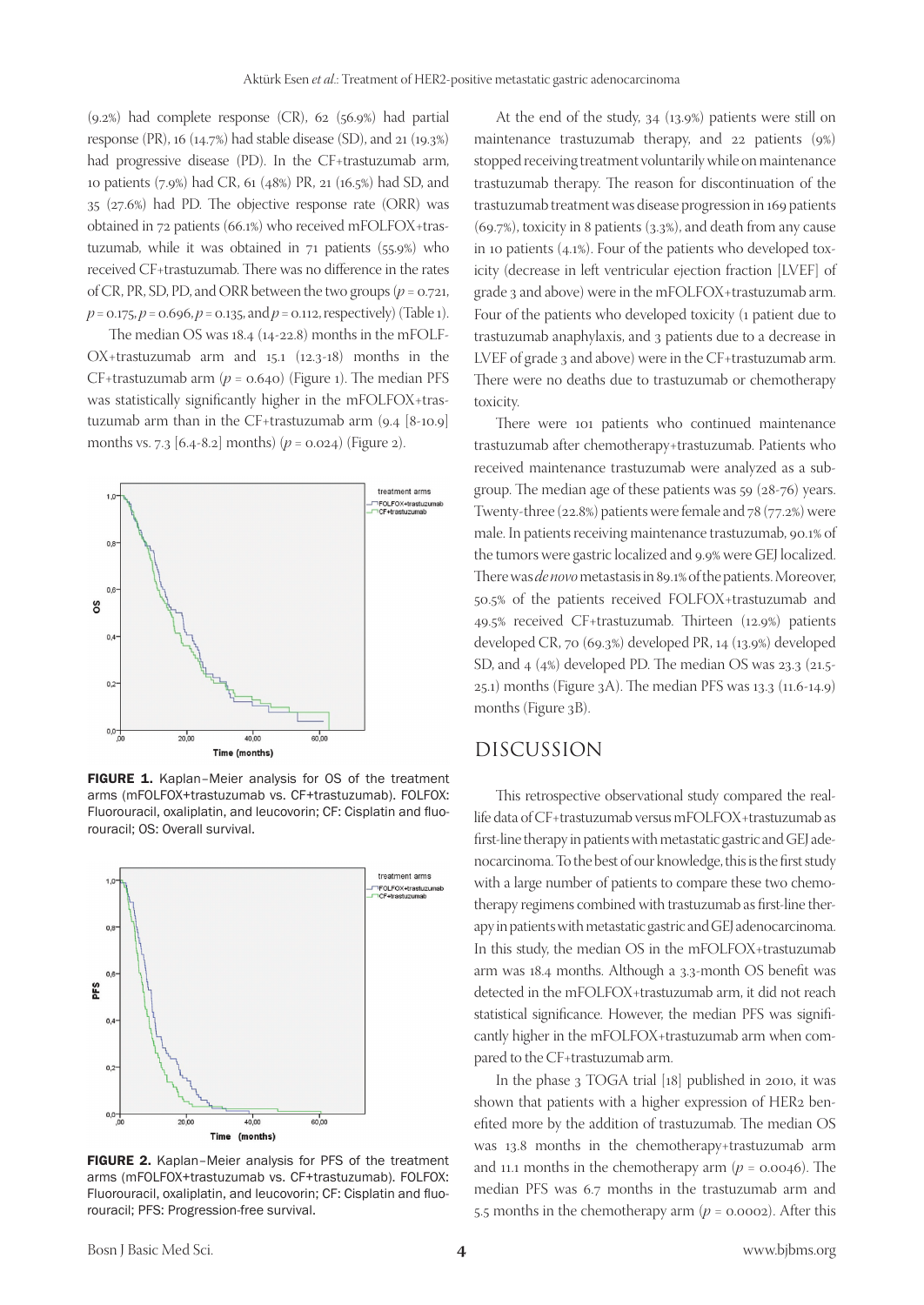

FIGURE 3. (A) Kaplan–Meier analysis for OS in patients receiving maintenance trastuzumab; (B) Kaplan–Meier analysis for PFS in patients receiving maintenance trastuzumab. OS: Overall survival; PFS: Progression-free survival.

study, adding trastuzumab to chemotherapy became the standard treatment approach for HER2-positive gastric and GEJ patients, with a 26% reduction in mortality. In the TOGA trial, in the chemotherapy+trastuzumab arm, 5% of patients had CR, 42% had PR, 32% had SD, and 12% had PD. In that study, in the CF+trastuzumab arm, 7.9% of the patients had CR, 48% had PR, 16.5% had SD, and 27.6% had PD. In the study conducted herein, in the CF+trastuzumab arm, median the OS and median PFS were numerically higher when compared to the same treatment arm in the TOGA study. Moreover, the ORR seemed to be better in our study, which may have been because capecitabine was used instead of fluorouracil in addition to cisplatin in the TOGA trial. In the combination with trastuzumab+cisplatin, the capecitabine may have been less effective than the fluorouracil. Another important study on this subject is the phase 2 HERXO trial [19]. Forty-five patients with advanced or GEJ cancer received XELOX+trastuzumab as first-line therapy. The median OS was 13.8 months and the median PFS was 7.1 months in the HERXO trial. The tumor response rates were as follows: CR was 8.9%, PR was 37.8%, and SD was 31.1%. In the HERXO trial, it was emphasized that other platinum-based therapies with the addition of trastuzumab could be an alternative to cisplatin in the first-line treatment of metastatic gastric or GEJ cancer. There are also phase 2 studies investigating the efficacy of XELOX+trastuzumab conducted in different centers. In a phase 2 study conducted in Korea in 64 patients with chemotherapy-naive, locally advanced, unresectable or metastatic gastric or GEJ adenocarcinoma [20], the patients received a median of 10 cycles of capecitabine, 8 cycles of oxaliplatin, and 10 cycles of trastuzumab. The median OS was 21 months, median PFS was 9.8 months, and the treatment response rates were as follows: CR was 4%, PR was 64%, and SD was 21%. In the phase 2 study of Gong et al. [21], XELOX+trastuzumab was administered to 51 patients with unresectable, locally advanced or metastatic gastric/GEJ adenocarcinoma. The median OS was 19.5 months, median PFS was 9.2 months, and the treatment

response rates were as follows: CR was 1.9%, PR was 64.7%, and SD was 19.6%. In these 3 above-mentioned phase 2 studies, the median OS ranged from 13.8 months to 21 months, and the median PFS ranged from 7.1 months to 9.8 months. However, these studies had relatively small patient numbers when compared to the number of patients in the FOLFOX+trastuzumab arm in the study conducted herein. In addition to metastatic patients, unresectable, locally advanced patients were also included in these studies. Our study included only patients with metastatic disease and the median OS and median PFS were better than those in the HERXO study and were similar to those in the other two phase 2 studies, which may suggest that oxaliplatin and fluorouracil work better than oxaliplatin and capecitabine in combination with trastuzumab. Another study supporting this hypothesis was conducted by Jimenez-Fonseca et al. [22], conducted on patients with advanced distal esophageal, GEJ, and gastric adenocarcinomas, in which 158 patients (26.5%) received XELOX+trastuzumab, 86 (14.4%) received FOLFOX+trastuzumab, and 81 (13.6%) received CF+trastuzumab treatment. In the FOLFOX+trastuzumab arm, the median PFS was 9.6 months, and the median OS was 16.5 months; in the CF+trastuzumab arm, the median PFS was 7.8 months, and the median OS was 13.7 months; and in the XELOX+trastuzumab arm, the median PFS was 7.7 months, and the median OS was 13.7 months. In this study, median PFS and median OS in the FOLFOX+trastuzumab arm were better than in the XELOX+trastuzumab arm or the CF+trastuzumab arm. In the study herein, FOLFOX+trastuzumab provided a numerically high OS benefit and statistically significant high PFS benefit. Moreover, although numerically better ORR and disease control rates were obtained in the FOLFOX+trastuzumab arm in the current study, this did not reach statistical significance.

In the study of Gürbüz et al., in which they evaluated maintenance herceptin treatment after chemotherapy in HER2-positive, unresectable, locally advanced or metastatic gastric adenocarcinoma patients, 24 patients received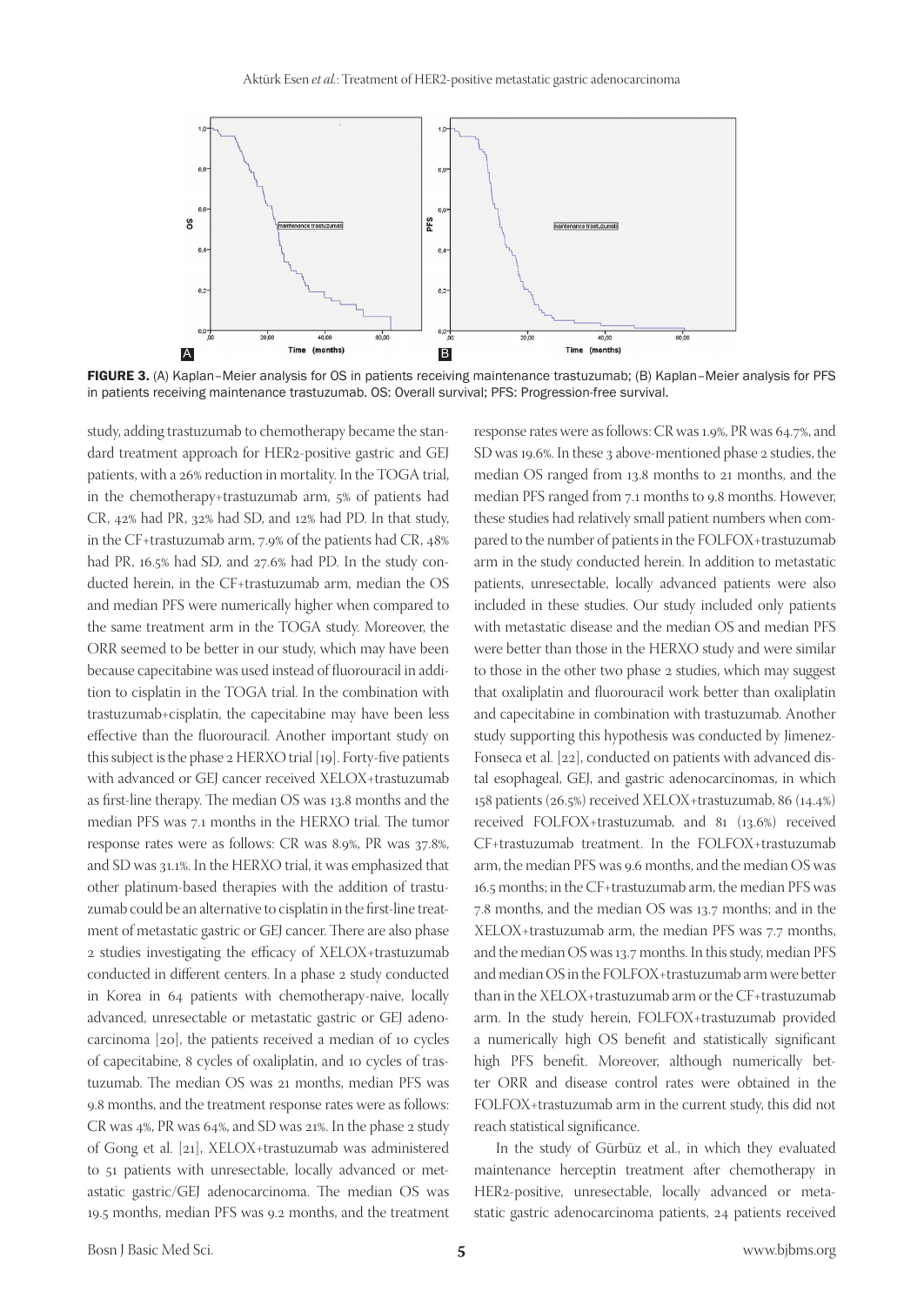CF+trastuzumab, and 11 patients received mFOLFOX+trastuzumab treatment. All of the patients received a median of 13 maintenance cycles of trastuzumab, with or without capecitabine, after backbone chemotherapy. The median OS was 17.4 months and the median PFS was 12 months. CR was detected in 22% of the patients, PR was detected in 68%, and SD was detected in 8%. In our study, there were 101 patients who continued maintenance trastuzumab after chemotherapy+trastuzumab. The CR rate of the patients was 12.9%, PR rate was 69.3%, and SD rate was 13.9%. The median OS was 23.3 months, while the median PFS was 13.3 (11.6-14.9) months. In both studies evaluating maintenance trastuzumab therapy, OS and PFS seemed to be better in the patients who received maintenance trastuzumab therapy than in the overall patient group. The better response of a group of patients to trastuzumab in the HER2-positive metastatic gastric or GEJ cancer group may be explained by the presence of a different underlying mechanism that increases the response to trastuzumab, other than HER2 positivity. This suggests the difference in tumor biology.

In this study, the rate of discontinuation of treatment due to trastuzumab-related toxicity was 3.3% (8 patients). Treatment was discontinued in 2.8% of the patients due to a low LVEF of grade 3 and above. In the HERXO trial [19], grade 3 and above side effects were observed in 44.4% of patients, asymptomatic LVEF decrease of grade 2 was observed in 2 patients (4.4%), and clinically proven heart failure developed in 1 patient. In another study on patients with metastatic gastric GEJ cancer receiving XELOX+trastuzumab, trastuzumab was discontinued in 6 patients because asymptomatic LVEF decreased below 50%, but no heart failure was reported [21]. In the NSABP-B31 study [23], conducted in breast cancer patients, the rate of development of grade 3-4 heart failure was 1.3% in the chemotherapy (anthracycline and taxane-based chemotherapy)+trastuzumab arm and 4% in the chemotherapy arm. Similarly, in the HERA study [24], conducted in breast cancer patients, a significant LVEF reduction of 4.1% was observed in the arm that received adjuvant trastuzumab for 1 year. It is not possible to conduct a one-to-one comparison because the cytotoxic chemotherapies regimens and the patient population are different in breast cancer and gastric cancer studies, but care should be taken in terms of LVEF reduction and heart failure in patients treated with trastuzumab.

Although there are studies comparing FOLFOX and DCF (docetaxel, cisplatin, and fluorouracil) in terms of the side effect profile in metastatic gastric cancer, there is no large-scale study comparing FOLFOX+trastuzumab with CF+trastuzumab. In a study comparing mDCF and FOLFOX-4 in advanced stage gastric adenocarcinoma, hematological side effects (neutropenia, neutropenic fever, and thrombocytopenia) were more common in the mDCF arm, but neuropathy was seen more

frequently in the FOLFOX-4 arm [25]. In the REAL2 trial, triplet therapy with epirubicin and cisplatin+fluorouracil (ECF) or capecitabine (ECX), or triplet therapy with epirubicin and oxaliplatin+fluorouracil (EOF) or capecitabine (EOX) treatment were compared [26]. When compared with cisplatin, oxaliplatin was associated with significantly less grade 3 and higher neutropenia and alopecia but significantly more grade 3 and higher diarrhea and peripheral neuropathy. The phase 3 KEYNOTE-811 study will evaluate the efficacy and safety of pembrolizumab in combination with trastuzumab and chemotherapy as first-line therapy in patients with advanced HER2-positive gastric or GEJ adenocarcinoma. In a study comparing FOLFOX+trastuzumab with CF+trastuzumab, grade 3-4 diarrhea was seen in 2.5% of the CF+trastuzumab arm and 9.3% in the FOLFOX+trastuzumab arm; grade 3-4 thrombosis was seen in 8.6% of the CF+trastuzumab arm and 3.5% in the FOLFOX+trastuzumab arm; and grade 3-4 stomatitis was seen in 11% of the CF+trastuzumab arm and 9% in the FOLFOX+trastuzumab arm [22]. Considering the side effects mentioned in these studies, it can be decided whether the treatment to be added to trastuzumab in HER2-positive patients is FOLFOX or CF.

In this study, there were 23 patients with ECOG PS 2. Patients with poor PS (e.g., ECOG PS >2) are known to generally tolerate chemotherapy poorly, regardless of age, but ECOG PS usually does not adequately reflect the degree of functional impairment in patients [27].

Both in the TOGA trial [18] and HERXO trial [19], after six cycles of chemotherapy+trastuzumab, chemotherapy was stopped and trastuzumab treatment continued until progression or adverse toxicity occurred. However, it may be possible to prolong the duration of chemotherapy in addition to trastuzumab in patients who have not developed chemotherapy toxicity and have a high tumor burden.

There were some limitations in this study. First, it was a retrospective study. Second, metastatic patients were included in the study, but information about the metastasis sites and the number of metastases could not be obtained. Third and one of the most important limitations was the unavailability of the chemotherapy side-effect profiles of the treatments from the hospital records. Therefore, no comparison could be made between the two groups in terms of the chemotherapy side-effect profile.

#### CONCLUSION

In this study, mFOLFOX+trastuzumab was similar to CF+trastuzumab in terms of OS and it was more effective in terms of PFS in the first-line treatment of HER2-positive metastatic gastric and GEJ cancer patients. The choice of treatment should be made by considering the prominent toxicity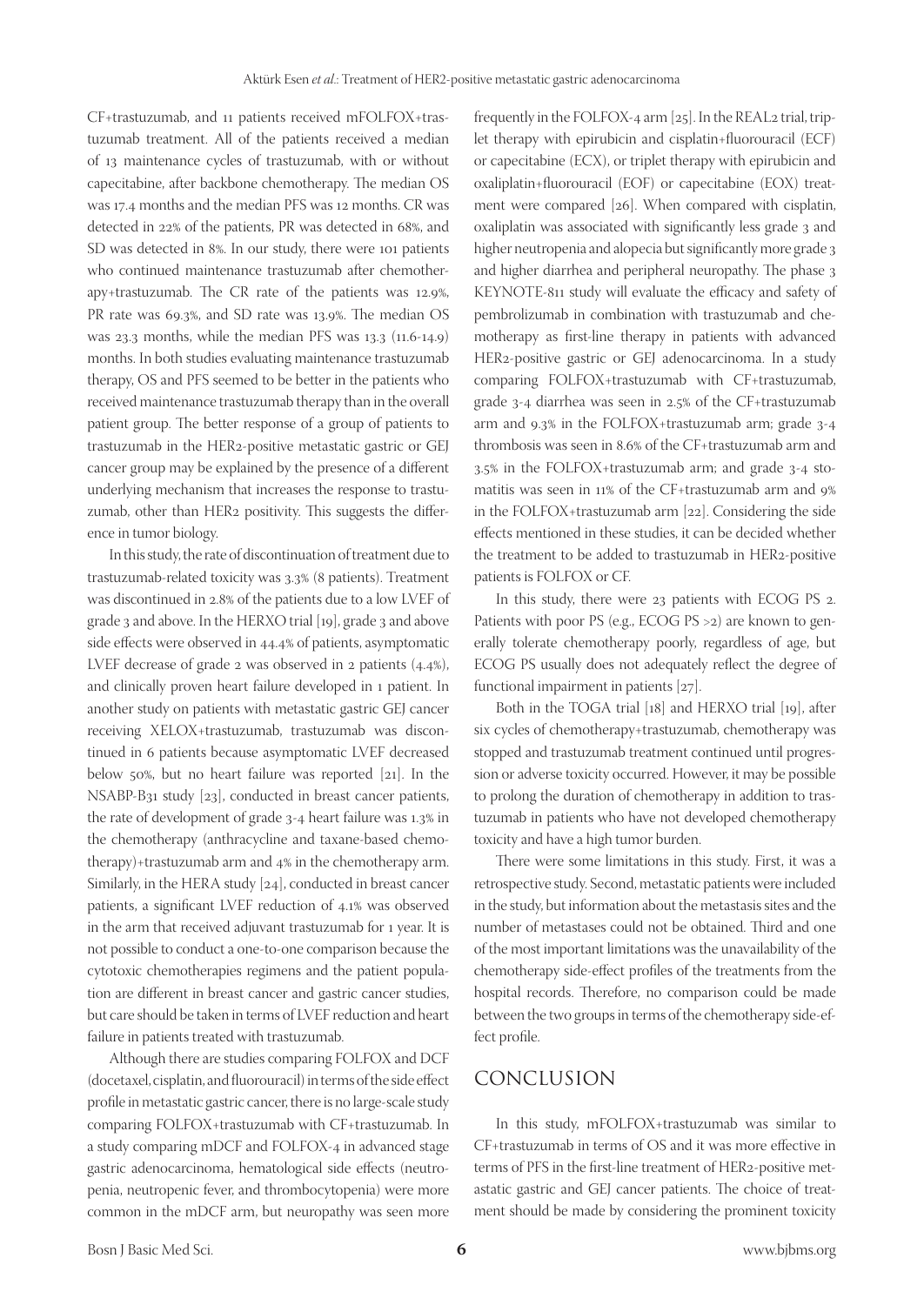findings of the chemotherapy regimens. However, there are still questions regarding the continuation of chemotherapy with trastuzumab in maintenance therapy in patients who do not have any signs of chemotherapy toxicity and respond to treatment. The fact that the median OS and median PFS were better in the patients receiving maintenance trastuzumab suggested underlying HER2 positivity in this patient group, as well as different tumor biology, which will increase the response to anti-HER2 therapy. Further studies are needed to determine the answers to these questions.

#### REFERENCES

- [1] Sitarz R, Skierucha M, Mielko J, Offerhaus GJ, Maciejewski R, Polkowski WP. Gastric cancer: Epidemiology, prevention, classification, and treatment. Cancer Manag Res 2018;10:239-48. https://doi.org/10.2147/cmar.s149619
- [2] Crew KD, Neugut AI. Epidemiology of gastric cancer. World J Gastroenterol 2006;12(3):354-62. https://doi.org/10.1158/1055-9965.epi-15-0578
- [3] Torre LA, Siegel RL, Ward EM, Jemal A. Global cancer incidence and mortality rates and trends--an update. Cancer Epidemiol Biomarkers Prev 2016;25(1):16-27.
- [4] Bray F, Ferlay J, Soerjomataram I, Siegel RL, Torre LA, Jemal A. Global cancer statistics 2018: GLOBOCAN estimates of incidence and mortality worldwide for 36 cancers in 185 countries. CA Cancer J Clin 2018;68(6):394-424.
	- https://doi.org/10.3322/caac.21492
- [5] Karunagaran D, Tzahar E, Beerli RR, Chen X, Graus-Porta D, Ratzkin BJ, et al. ErbB-2 is a common auxiliary subunit of NDF and EGF receptors: Implications for breast cancer. Embo J 1996;15(2):254-64.

https://doi.org/10.1002/j.1460-2075.1996.tb00356.x

- [6] Petit AM, Rak J, Hung MC, Rockwell P, Goldstein N, Fendly B, et al. Neutralizing antibodies against epidermal growth factor and ErbB-2/neu receptor tyrosine kinases down-regulate vascular endothelial growth factor production by tumor cells *in vitro* and *in vivo*: Angiogenic implications for signal transduction therapy of solid tumors. Am J Pathol 1997;151(6):1523-30. https://doi.org/10.1158/1078-0432.ccr-04-1068
- [7] Giatromanolaki A, Koukourakis MI, Simopoulos C, Polychronidis A, Gatter KC, Harris AL, et al. c-erbB-2 related aggressiveness in breast cancer is hypoxia inducible factor-1alpha dependent. Clin Cancer Res 2004;10(23):7972-7.
- [8] Slamon DJ, Clark GM, Wong SG, Levin WJ, Ullrich A, McGuire WL. Human breast cancer: Correlation of relapse and survival with amplification of the HER-2/neu oncogene. Science 1987;235(4785):177-82. https://doi.org/10.1126/science.3798106
- [9] Swain SM, Baselga J, Kim SB, Ro J, Semiglazov V, Campone M, et al. Pertuzumab, trastuzumab, and docetaxel in HER2-positive metastatic breast cancer. N Engl J Med. 2015;372(8):724-34. https://doi.org/10.1056/nejmoa1413513
- [10] Chua TC, Merrett ND. Clinicopathologic factors associated with HER2-positive gastric cancer and its impact on survival outcomes--a systematic review. Int J Cancer 2012;130(12):2845-56. https://doi.org/10.1002/ijc.26292
- [11] Gómez-Martin C, Garralda E, Echarri MJ, Ballesteros A, Arcediano A, Rodríguez-Peralto JL, et al. HER2/neu testing for anti-HER2-based therapies in patients with unresectable and/or metastatic gastric cancer. J Clin Pathol 2012;65(8):751-7. https://doi.org/10.1136/jclinpath-2012-200774
- [12] Janjigian YY, Werner D, Pauligk C, Steinmetz K, Kelsen DP, Jäger E,

et al. Prognosis of metastatic gastric and gastroesophageal junction cancer by HER2 status: A European and USA international collaborative analysis. Ann Oncol 2012;23(10):2656-62. https://doi.org/10.1093/annonc/mds104

[13] Tanner M, Hollmén M, Junttila TT, Kapanen AI, Tommola S, Soini Y, et al. Amplification of HER-2 in gastric carcinoma: Association with Topoisomerase IIalpha gene amplification, intestinal type, poor prognosis and sensitivity to trastuzumab. Ann Oncol  $2005;16(2):273-8.$ 

https://doi.org/10.1093/annonc/mdi064

- [14] Yan B, Yau EX, Omar SS, Ong CW, Pang B, Yeoh KG, et al. A study of HER2 gene amplification and protein expression in gastric cancer. J Clin Pathol 2010;63(9):839-42. https://doi.org/10.1136/jcp.2010.076570
- [15] Grabsch H, Sivakumar S, Gray S, Gabbert HE, Müller W. HER2 expression in gastric cancer: Rare, heterogeneous and of no prognostic value-conclusions from 924 cases of two independent series. Cell Oncol 2010;32(1-2):57-65. https://doi.org/10.1155/2010/519498
- [16] Gravalos C, Jimeno A. HER2 in gastric cancer: A new prognostic factor and a novel therapeutic target. Ann Oncol 2008;19(9):1523-9.
- https://doi.org/10.1093/annonc/mdn169 [17] NCCN Clinical Practice Guidelines in Oncology. Gastric Cancer, Version 2.2022. United States: NCCN Clinical Practice Guidelines in Oncology; 2022.
- [18] Bang YJ, Van Cutsem E, Feyereislova A, Chung HC, Shen L, Sawaki A, et al. Trastuzumab in combination with chemotherapy versus chemotherapy alone for treatment of HER2-positive advanced gastric or gastro-oesophageal junction cancer (ToGA): A phase 3, open-label, randomised controlled trial. Lancet 2010;376(9742):687-97.

[https://doi.org/10.1016/s0140-6736\(10\)61121-x](https://doi.org/10.1016/s0140-6736(10)61121-x)

- [19] Rivera F, Romero C, Jimenez-Fonseca P, Izquierdo-Manuel M, Salud A, Martinez E, et al. Phase II study to evaluate the efficacy of Trastuzumab in combination with capecitabine and oxaliplatin in first-line treatment of HER2-positive advanced gastric cancer: HERXO trial. Cancer Chemother Pharmacol 2019;83:1175-81. https://doi.org/10.1007/s00280-019-03820-7
- [20] Ryu MH, Yoo C, Kim JG, Ryoo BY, Park YS, Park SR, et al. Multicenter phase II study of trastuzumab in combination with capecitabine and oxaliplatin for advanced gastric cancer. Eur J Cancer 2015;51(4):482-8.

https://doi.org/10.1016/j.ejca.2014.12.015

- [21] Gong J, Liu T, Fan Q, Bai L, Bi F, Qin S, et al. Optimal regimen of trastuzumab in combination with oxaliplatin/capecitabine in first-line treatment of HER2-positive advanced gastric cancer (CGOG1001): A multicenter, phase II trial. BMC Cancer 2016;16:68. https://doi.org/10.1186/s12885-016-2092-9
- [22] Jimenez-Fonseca P, Carmona-Bayonas A, Martinez-Torron A, Alsina M, Custodio A, Serra O, et al. External validity of clinical trials with diverse trastuzumab-based chemotherapy regimens in advanced gastroesophageal adenocarcinoma: Data from the AGAMENON-SEOM registry. Ther Adv Med Oncol 2021;13:1-13. https://doi.org/10.1177/17588359211019672
- [23] Advani PP, Ballman KV, Dockter TJ, Colon-Otero G, Perez EA. Long-term cardiac safety analysis of NCCTG N9831 (alliance) adjuvant trastuzumab trial. J Clin Oncol 2016;34(6):581-7. https://doi.org/10.1200/jco.2015.61.8413
- [24] de Azambuja E, Procter MJ, van Veldhuisen DJ, Agbor-Tarh D, Metzger-Filho O, Steinseifer J, et al. Trastuzumab-associated cardiac events at 8 years of median follow-up in the herceptin adjuvant trial (BIG 1-01). J Clin Oncol 2014;32(20):2159-65. https://doi.org/10.1200/jco.2013.53.9288
- [25] Pourghasemian M, Danandeh Mehr A, Molaei M, Habibzadeh A. Outcome of FOLFOX and modified DCF chemotherapy regimen in patients with advanced gastric adenocarcinoma. Asian Pac J Cancer Prev 2020;21(8):2337-41.